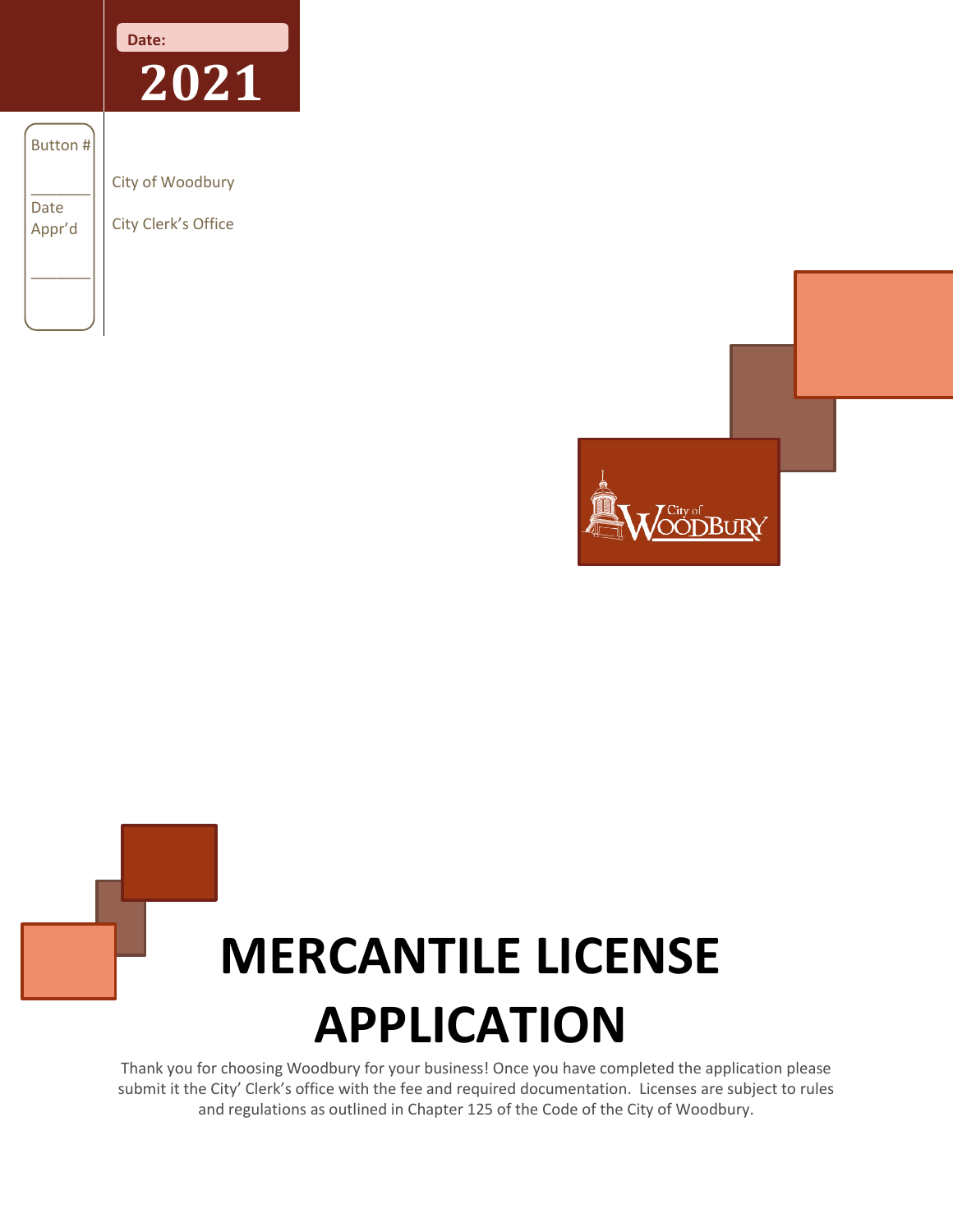# **Applicant Information**

| List any other addresses you have resided within the past 5 years: _________________________________ |
|------------------------------------------------------------------------------------------------------|
|                                                                                                      |
|                                                                                                      |
| Have you ever been convicted of a crime? Yes ______ No______ If yes, State ______ Year______         |
| Have you ever had a business license in another location denied or revoked? Yes ______ No _____      |
|                                                                                                      |
|                                                                                                      |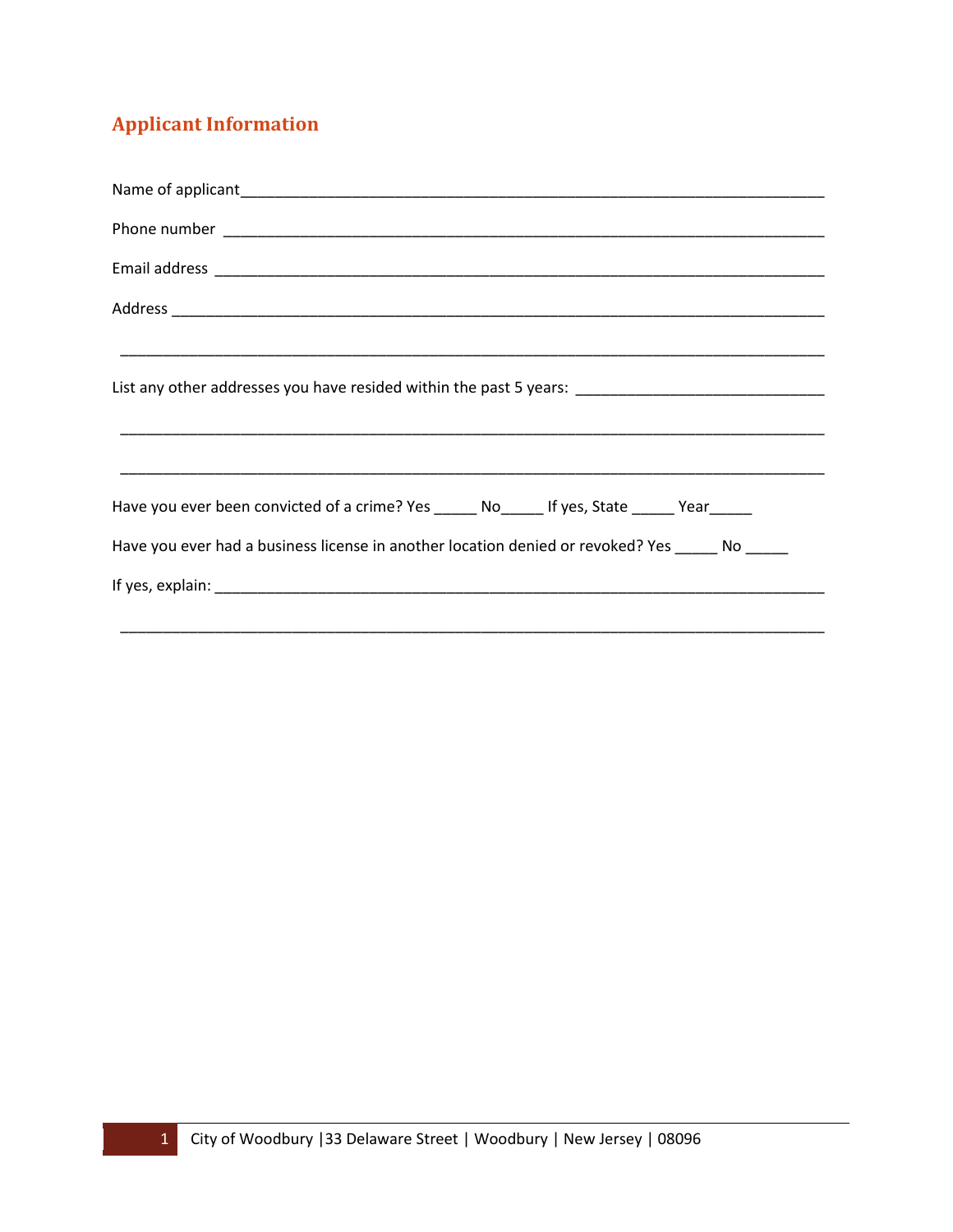# **Business Partner information**

| Has he or she ever been convicted of a crime? Yes _______ No _______ If yes, State _______ Year ______                                                                                           |
|--------------------------------------------------------------------------------------------------------------------------------------------------------------------------------------------------|
| Have you ever had a business license in another location denied or revoked? Yes ______ No______                                                                                                  |
|                                                                                                                                                                                                  |
| ,我们也不能在这里的时候,我们也不能在这里的时候,我们也不能在这里的时候,我们也不能会不能会不能会不能会不能会不能会不能会。<br>第2012章 我们的时候,我们的时候,我们的时候,我们的时候,我们的时候,我们的时候,我们的时候,我们的时候,我们的时候,我们的时候,我们的时候,我们的时候,我<br><b>Second Business Partner information</b> |
|                                                                                                                                                                                                  |
|                                                                                                                                                                                                  |
|                                                                                                                                                                                                  |
| Has he or she ever been convicted of a crime? Yes _______ No ______ If yes, State ______ Year ______                                                                                             |
| Have you ever had a business license in another location denied or revoked? Yes _____ No _____                                                                                                   |
|                                                                                                                                                                                                  |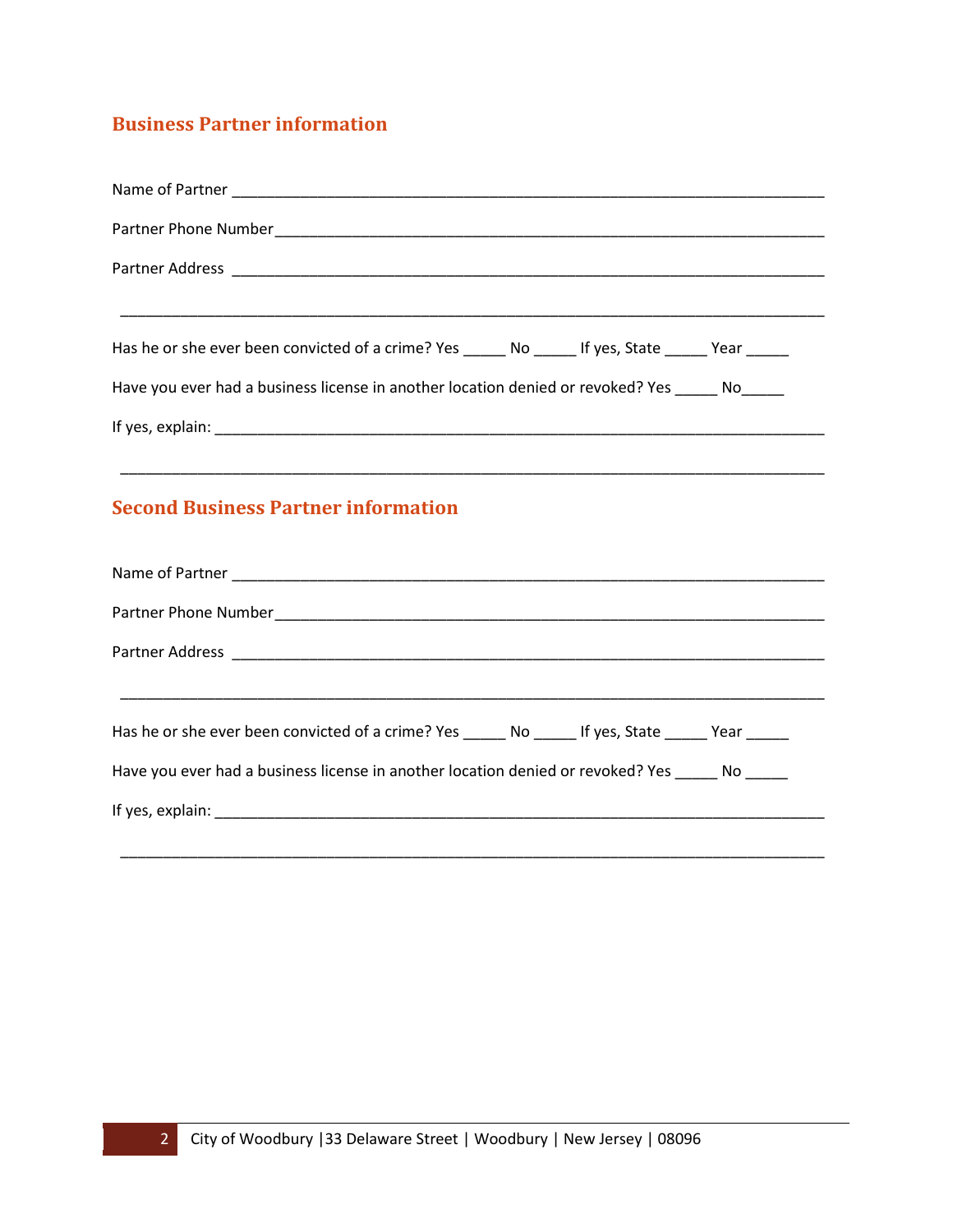## **Business Information**

| Block _____________Lot________________Is the property owned or rented? Owned ______Rented______                                                                                                                                                                                                           |
|-----------------------------------------------------------------------------------------------------------------------------------------------------------------------------------------------------------------------------------------------------------------------------------------------------------|
|                                                                                                                                                                                                                                                                                                           |
|                                                                                                                                                                                                                                                                                                           |
|                                                                                                                                                                                                                                                                                                           |
|                                                                                                                                                                                                                                                                                                           |
| Is this Business a Corporation? Yes _______ No _______                                                                                                                                                                                                                                                    |
|                                                                                                                                                                                                                                                                                                           |
|                                                                                                                                                                                                                                                                                                           |
| Will there be on-site storage of volatile, explosive, or hazardous materials? Yes _____ No ____                                                                                                                                                                                                           |
|                                                                                                                                                                                                                                                                                                           |
| Will food or alcohol be sold? Yes ________ No ______                                                                                                                                                                                                                                                      |
| Approximate number of employees                                                                                                                                                                                                                                                                           |
| Days and Hours of Operation:                                                                                                                                                                                                                                                                              |
| Mon am/pm to am/pm<br>Sat ________ am/pm to ______ am/pm<br>П<br>$\Box$<br>Tues am/pm to am/pm<br>Sun ________ am/pm to ______ am/pm<br>$\Box$<br>$\Box$<br>Wed ________ am/pm to ______ am/pm<br>П<br>Thurs _______ am/pm to _____ am/pm<br>$\Box$<br>_______am/pm to ______am/pm<br>Fri<br>$\mathbf{L}$ |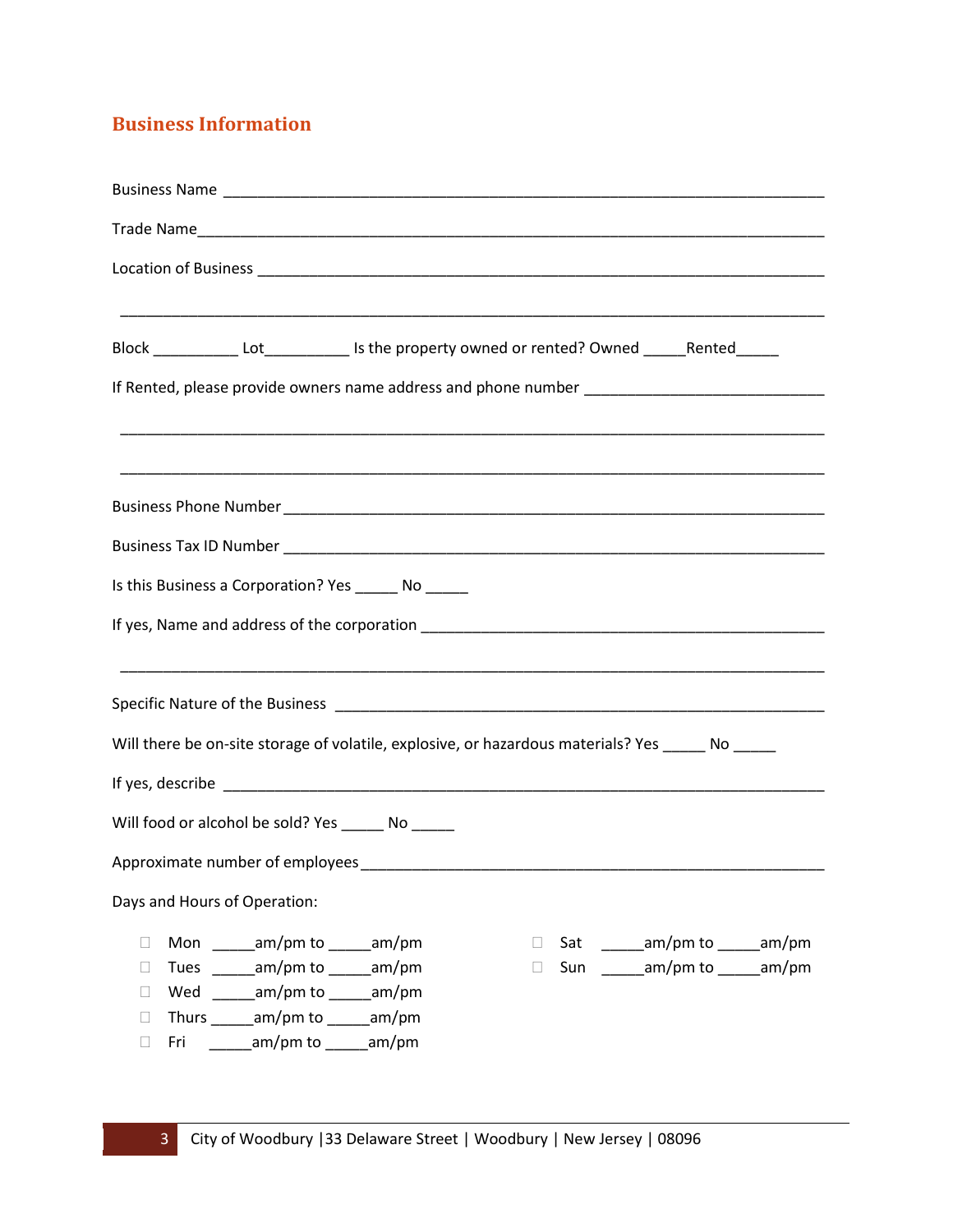## **Information to be submitted**

- □ Federal / State Tax Certificate
- $\Box$  State of New Jersey Business Registration
- $\Box$  Identification (Valid Driver's License)
- **Fire Inspection**
- □ Zoning Inspection
- $\Box$  Sketch of property with descriptions of staff and customer parking

## **Special Permits if Applicable**

- □ Gloucester County Board of Health Certificate
- $\Box$  State Board of Health Certificate
- □ State Tattoo License Certificates
- $\Box$  Stylist Licensing Certificates (Hair Stylists)
- $\Box$  Any other specialized certificate or license related to your type of business

## **License Term, Fees and Other Information**

#### **Term:**

Licenses have a term of one year beginning January  $1<sup>st</sup>$  and expiring December 31 $<sup>st</sup>$ .</sup>

## **Renewal:**

Licenses are due for renewal to the City Clerk's Office no later than February 15<sup>th</sup> of each year. Failure to license by this date will result in a late fee.

#### **Fee:**

\$40.00 – Initial Fee

\$40.00 – Renewal Fee

A **late fee of \$30.00** is added to all license renewals received after February 15th

Payments may be made via cash, check, certified check, or money order.

Checks and Money Orders should be made payable to "**The City of Woodbury"**